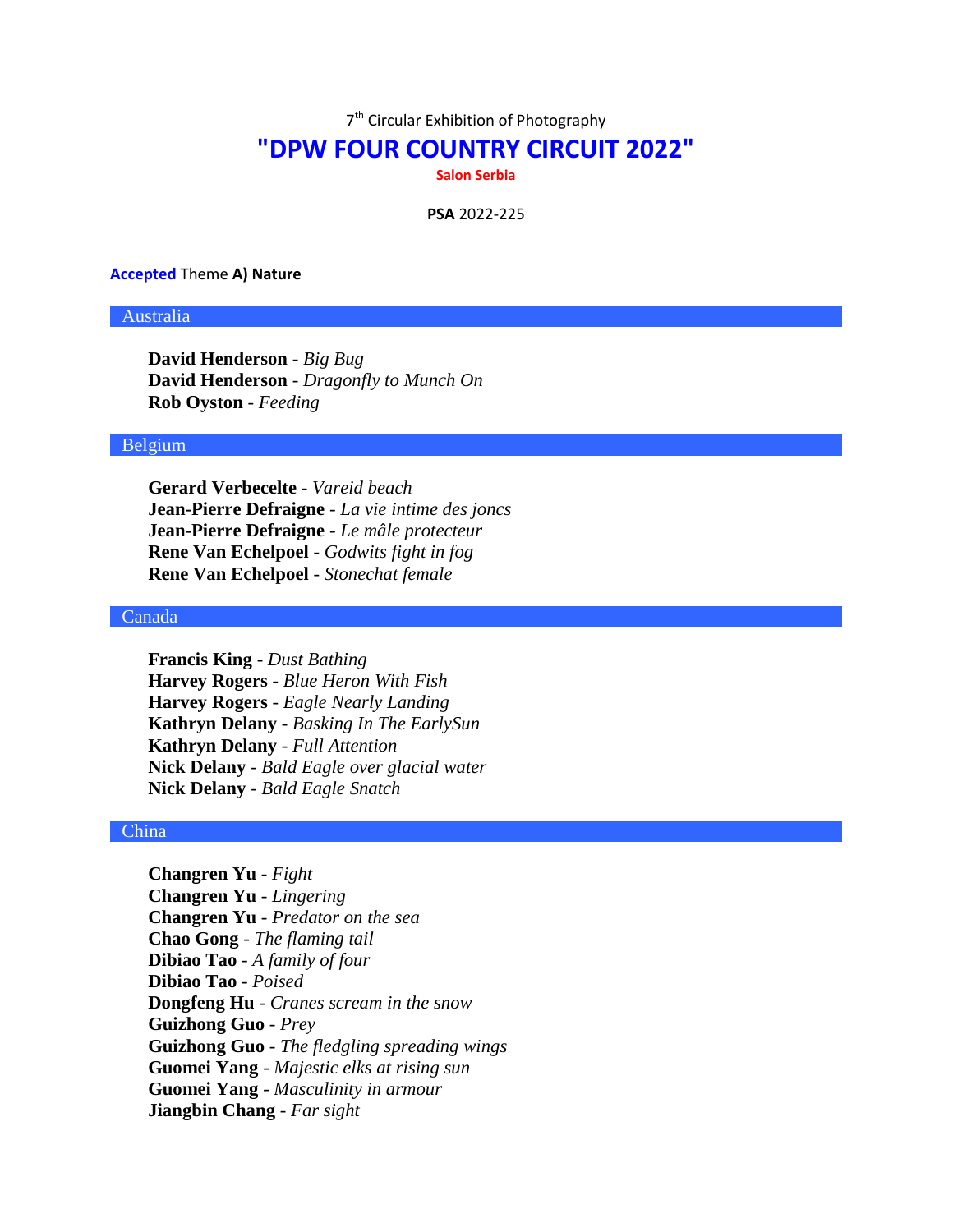**Jiangbin Chang** - *Home* **Jiangchuan Tong** - *Catch fish* **Jiangchuan Tong** - *Compete for prey* **Jiangchuan Tong** - *Return home* **Jurong Yu** - *Flowing clouds* **Jurong Yu** - *Guangxi Langshan Mountain1* **Kebin Li** - *Hard strike* **Kebin Li** - *On the branch* **Langhua Tong** - *aim at the target* **Langhua Tong** - *take a rest* **Li Cui** - *flowers in Plateau* **Li Cui** - *flowers under mountain* **Li Cui** - *starry sky* **Li Cui** - *swans lake* **Limin Wang** - *love* **Limin Wang** - *tree on beach* **Min Li** - *Elephants Travelling Through 12* **Min Li** - *tender family 11* **Que Tan** - *Elves in Natural World 13* **Shihai Shao** - *Natural World 11* **Shihai Shao** - *Veins of Earth 12* **Yichi Wang** - *Love talk* **Yiliang Yang** - *A corner of the iceberg 1* **Yongjiang Zhang** - *Glance back*

# Cyprus

**Thanasis Hadjipavlou** - *Frog mating*

## England

**Charles Ashton** - *Surfacing* **jennifer margaret webster** - *Male Seal to close to mother and pup*

# Finland

**Juha Jokinen** - *Bear 11* **Juha Jokinen** - *Big Bear 2* **Juha Jokinen** - *Mirror image of bear 1* **Leena-Maija Lindqvist** - *Stork mother and her chick 2* **Timo Valpasvuo** - *SQUIRREL*

#### France

**JACKY DUMANGIN** - *PUNAISE*

Germany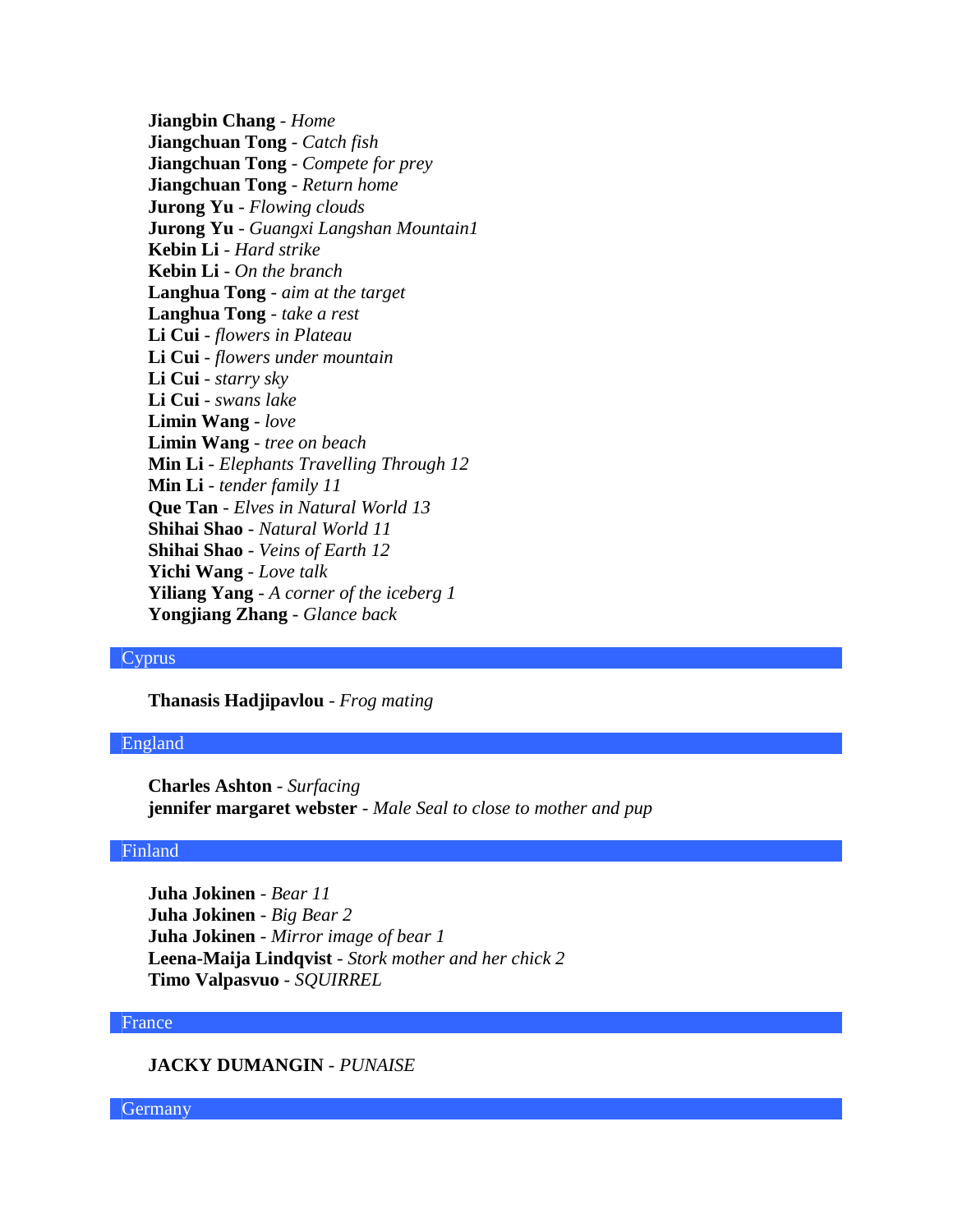**Herdis Halvas-Nielsen** - *Giraffes at the waterhole* **Mona Moraht** - *ground squirrel*

# Hong Kong

**Chi Fun Fanny Ng** - *Mother and Child* **Ching Ching Chan** - *Froggie Adventure* **Ching Ching Chan** - *Hunter 002* **DIANA CHAN** - *Aiming 1* **DIANA CHAN** - *Mantis and Water Droplets* **DIANA CHAN** - *Me First* **VOON WAH WONG** - *Azure Winged Magpie 01* **VOON WAH WONG** - *Black capped Kingfisher 02* **VOON WAH WONG** - *brown bear* **VOON WAH WONG** - *Eagle flying 01*

## India

**Narendra Kumar Pandey** - *TAKE OFF 2* **santosh bade** - *pain in the mating* **santosh bade** - *wife shouting*

# Indonesia

**Anges van der Logt** - *Proboscis monkey* **Anges van der Logt** - *Sunrays in the forest* **D Agung Krisprimandoyo** - *Singa Betina* **Jioe kian min** - *begging* **Jioe kian min** - *caught 002* **Jioe kian min** - *save yourself*

#### Iran

**Abbas Haji Hosain Kalantar** - *Playful squirrel* **Mirali Parandak** - *Fisher and branch* **Mirali Parandak** - *Fox tongue* **Mohammad Esteki** - *esferjan* **Seyed Reza Javadi** - *Black tern* **Seyed Reza Javadi** - *glossy lbis*

# Malaysia

**Edwin Ong Wee Kee** - *Little Mangrove* **Edwin Ong Wee Kee** - *Mushroom Cloud* **Yeokkian Jenn Koh** - *Strggle for survival*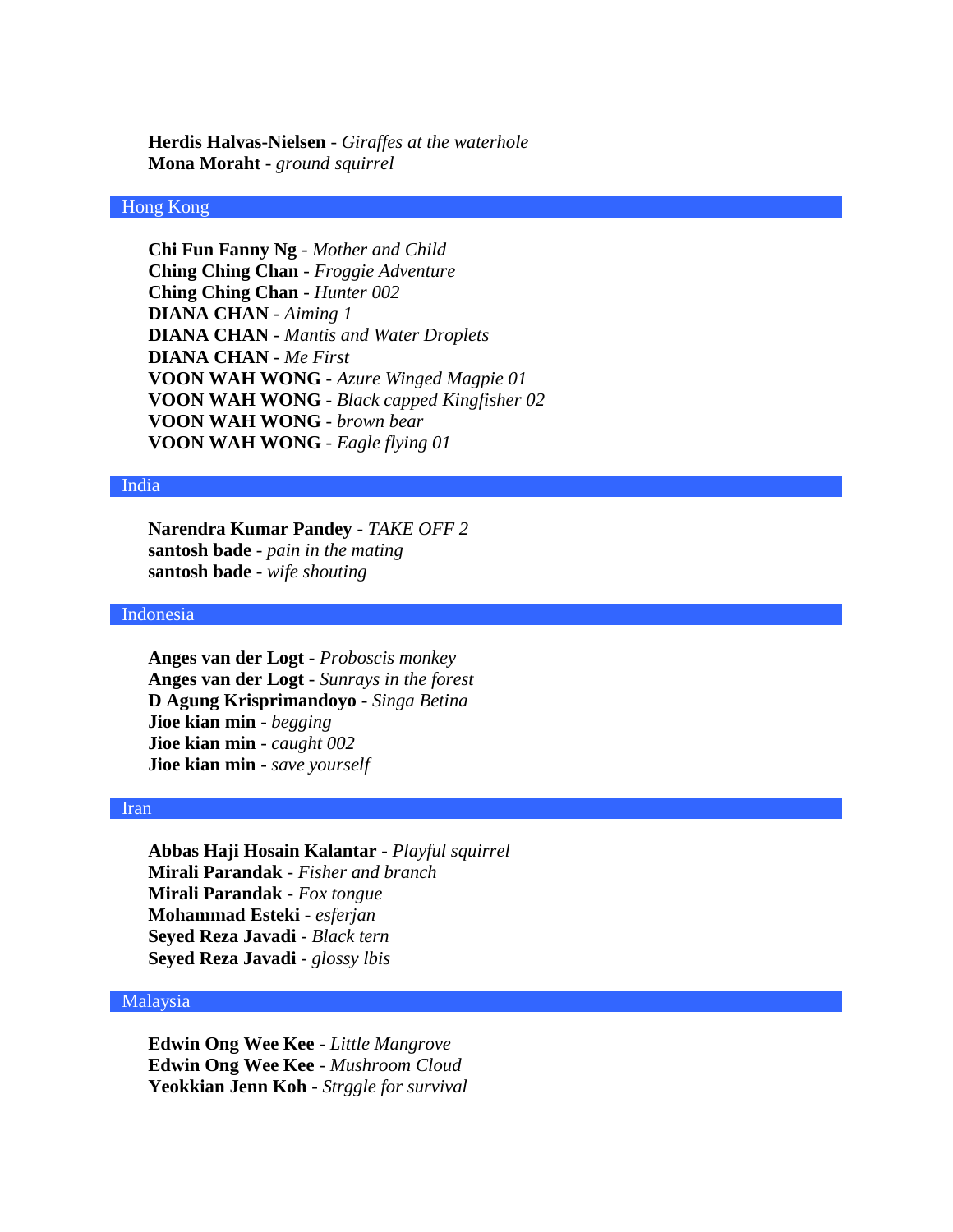# Serbia

**Vojislav Pesterac** - *Planina 7641* **Vojislav Pesterac** - *Prokletije 5693*

## Singapore

**Lee Eng Tan** - *Grey Chinned Minivert 2*

### Slovenia

**TOMI KRIZAJ** - *FOOD* **TOMI KRIZAJ** - *YELOW DRAGON*

## Taiwan

**CHIDI CHEN** - *Colorful Spring*

# USA

**Bob Chiu** - *African elephants21* **Bob Chiu** - *African wildlife9* **Brenda Fishbaugh** - *Big Gulp* **Donald DeDonato** - *Coconut Snack* **Donna Hom** - *Symmetry of the Nature* **Jie Fischer** - *Animal portraits21* **Jie Fischer** - *The call of the wild3* **Jie Fischer** - *The frozen world26* **Jingru Luo** - *QQMM* **Jingru Luo** - *Ydfq* **Lillian Roberts** - *WF Bee Eater Toys w Prey* **SHIRLEY TRINH** - *Autumn at Palouse*

7<sup>th</sup> Circular Exhibition of Photography

# **"DPW FOUR COUNTRY CIRCUIT 2022"**

**Salon Serbia**

**PSA** 2022-225

**Accepted** Theme **B) Woman**

Belgium

**Francis Nicoll** - *Roxanne*

Canada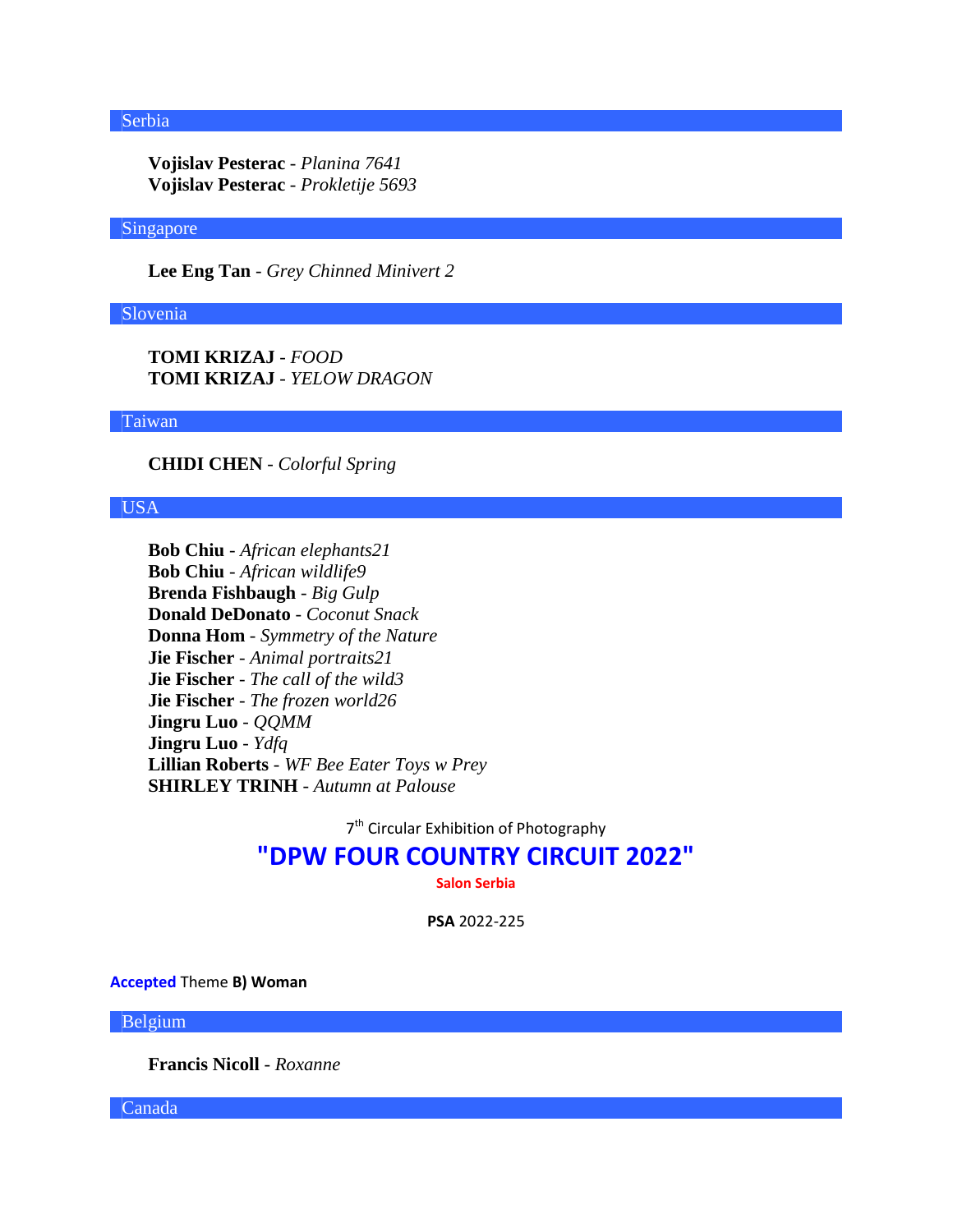**Danlei Ye** - *The Himba people44* **Francis King** - *Gemini 2* **Harvey Rogers** - *Complementary Flowing Lines* **Harvey Rogers** - *Lisa With Sword* **Harvey Rogers** - *Wondering*

## China

**Chao Gong** - *Back to nature* **Chao Gong** - *Childhood* **Chao Gong** - *Happy* **Dongdong Xu** - *girl with long hair* **Dongdong Xu** - *seed* **Dongdong Xu** - *Shine* **Dongfeng Hu** - *Busy Tibetan woman* **Dongfeng Hu** - *Carry the hope* **Dongfeng Hu** - *Wash by the river* **Fang Liu** - *Chirping in deep bamboo forest* **Guizhong Guo** - *Elderly woman* **Guizhong Guo** - *Gaze by the door* **Hanxin Li** - *Beauty in period of Republic* **Hanxin Li** - *Ethnic* **Jiangbin Chang** - *Cameleer* **Jiangchuan Tong** - *Friend* **Jiangchuan Tong** - *Six sisters* **Jiangchuan Tong** - *Streams and tea ceremonies* **Jianping Liu** - *Immersed* **Jurong Yu** - *farming preparation* **Jurong Yu** - *Life in Daliangshan 20* **Jurong Yu** - *Life in Daliangshan 24* **Jurong Yu** - *look forward to* **Min Li** - *Believers in the Rock Church12* **Min Li** - *Believers in the Rock Church83* **Min Li** - *Portraits of tribes in Ethiopia 2* **Ming Liu** - *Pretty girl in fall* **Ming Liu** - *Quiet* **Ping Xu** - *Elves in the moonlight* **Ping Xu** - *The Beauty and The last steam locomotive* **Wujiang Zhu** - *Ballet sisters* **Xin Wang** - *Boudoir* **Xinglong He** - *Beautiful side face* **Xinglong He** - *classy girl* **Xinglong He** - *Elegant girl* **Xinglong He** - *Shy girl* **Yichi Wang** - *Pilgrimage road* **Yiliang Yang** - *The Dancer 5*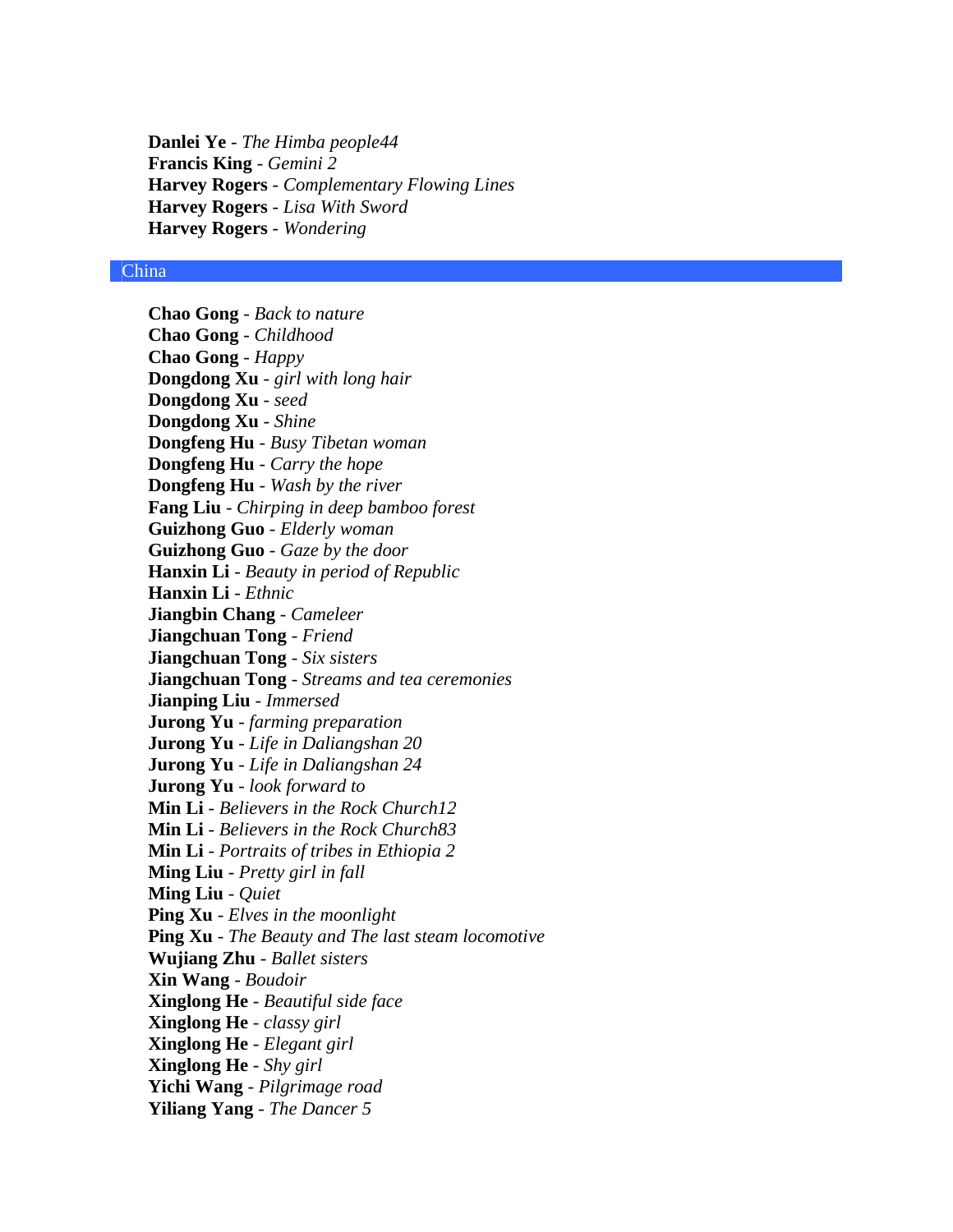**Yongquan Cao** - *Festival* **Yongquan Cao** - *Wedding 3*

#### **Cyprus**

**GEORGE YIALLOURIS** - *GINGER DOLL 02* **Thanasis Hadjipavlou** - *A lady who stuns* **Thanasis Hadjipavlou** - *A woman who dazzles* **Thanasis Hadjipavlou** - *Flawless beauty*

# England

**Chris Whitty** - *By the window* **jennifer margaret webster** - *Great Expectations*

#### Finland

**Juha Jokinen** - *Agata 1* **Juha Jokinen** - *Long Hair 3* **Juha Jokinen** - *Shape 1*

#### France

# **JACKY DUMANGIN** - *CLAUDETTE*

#### **Germany**

**Herdis Halvas-Nielsen** - *Khat chewing* **Herdis Halvas-Nielsen** - *Tai Chi* **Manfred Kluger** - *a natural beauty-3* **Manfred Kluger** - *in balance-1*

# Hong Kong

**Arnaldo Paulo Che** - *Grazing 4* **Arnaldo Paulo Che** - *Old woman with rattan basket 1* **Arnaldo Paulo Che** - *Pray 3* **Chi Fun Fanny Ng** - *Beauty and the Beast* **Chi Fun Fanny Ng** - *What is on Your Mind* **Ching Ching Chan** - *Distorted Face 004* **Ching Ching Chan** - *Lady In Red* **VOON WAH WONG** - *Tibetan 28* **VOON WAH WONG** - *Tibetan 48* **VOON WAH WONG** - *Tibetan 51* **VOON WAH WONG** - *Tibetan 63*

#### Hungary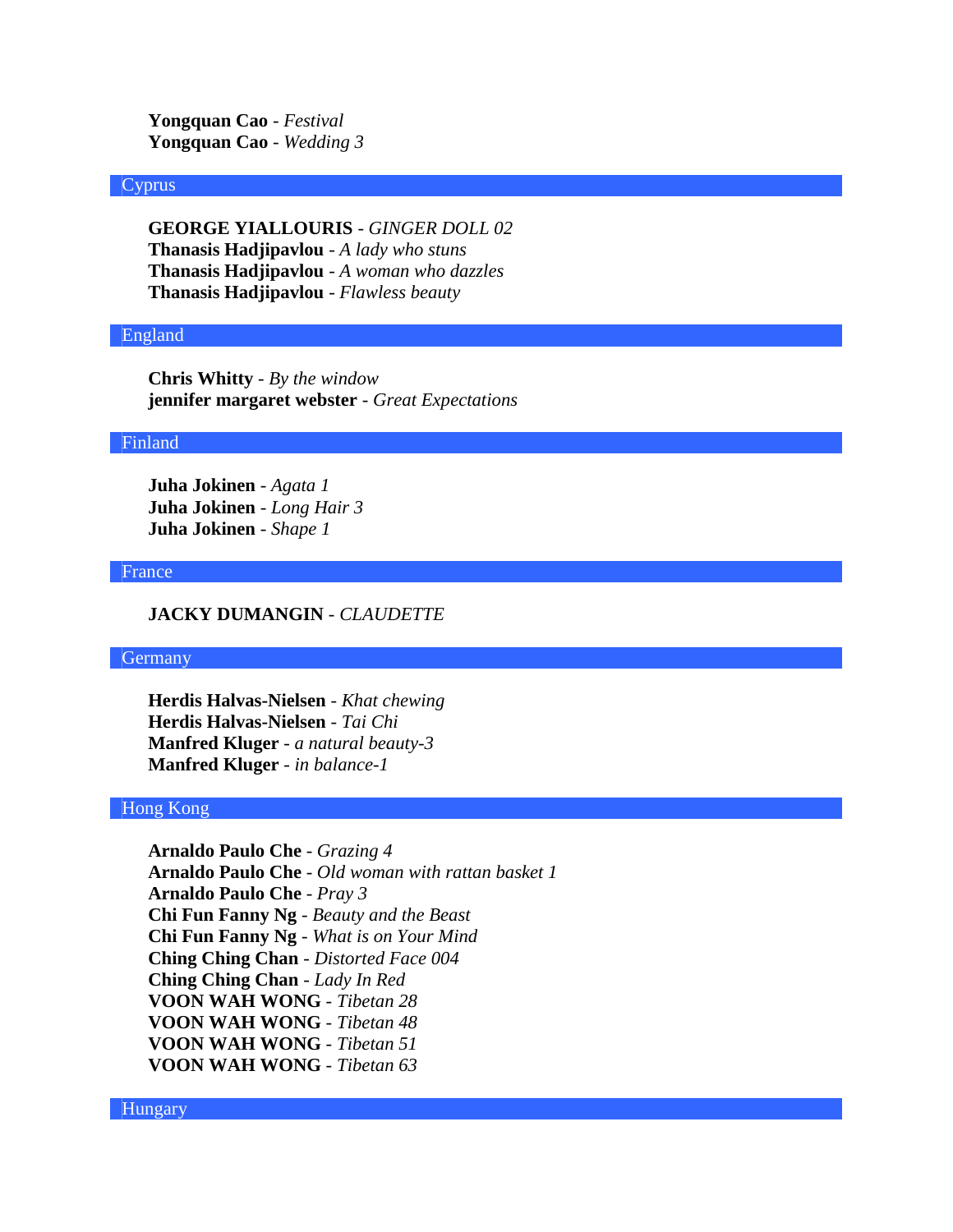**Zoltan Lokos** - *Girls* **Zoltan Lokos** - *Romantic woman*

## India

**Narendra Kumar Pandey** - *ELATED* **santosh bade** - *Angry young woman* **santosh bade** - *Happiness Unlimited* **santosh bade** - *Tribal beauty*

#### Indonesia

**ajar setiadi** - *Princes potrait 2* **ajar setiadi** - *Princes potrait 4* **ajar setiadi** - *Traditional princes 1756* **Anges van der Logt** - *After the performance* **Anges van der Logt** - *Getting ready for the performance* **Anges van der Logt** - *Ngarot tradition in Indramayu* **Jioe kian min** - *Preparation for prayer 002*

#### Iran

**Abbas Haji Hosain Kalantar** - *astan* **Abbas Haji Hosain Kalantar** - *condolences* **Abbas Haji Hosain Kalantar** - *portrait 2* **Arlen Keshishian** - *Atena in the wind* **Ebrahim Bahrami** - *Great effort* **Kiarang Alaei** - *Daily life in village* **Kiarang Alaei** - *the Blind* **Kiarang Alaei** - *The Heaven* **Kiarang Alaei** - *the Young Woman* **Seyed Reza Javadi** - *Carpet*

# Ireland

**Aleksandar Sasic** - *S and L* **Ivy Cecez** - *Golden lady* **Ivy Cecez** - *Lusi and her shadow*

## Italy

**Massimiliano Falsetto** - *absolute relax* **Massimiliano Falsetto** - *women in the room* **Massimiliano Falsetto** - *Youth at the river* **Vincenzo Di Panfilo** - *Da Nang*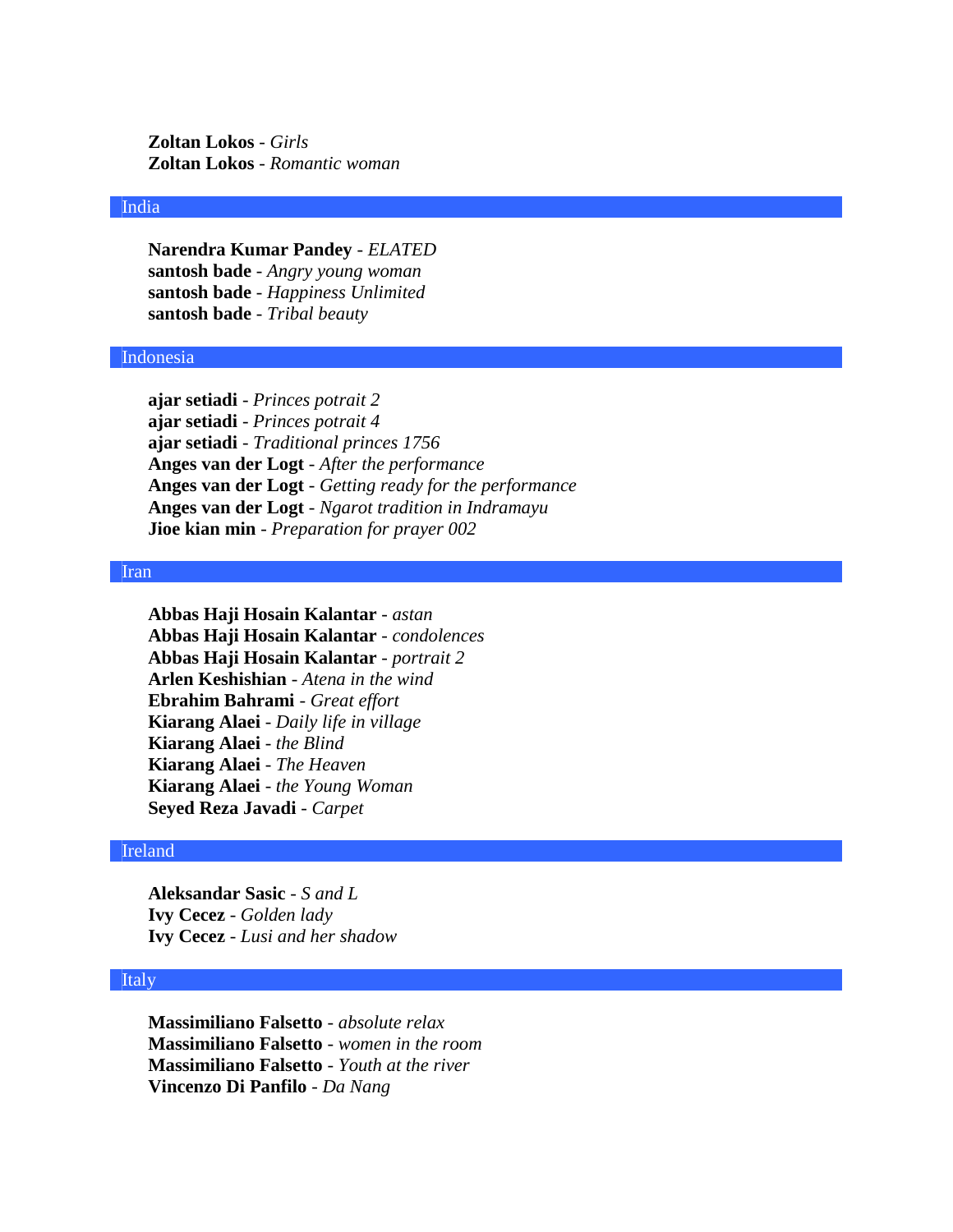# Malaysia

**Edwin Ong Wee Kee** - *Lady Kenyah* **Hsiang Hui Sylvester Wong** - *Boeyi Lady 031*

## Russian Federation

**Alexey Ivashchuk** - *Anna* **Alexey Ivashchuk** - *Polina2022-1080* **Alexey Ivashchuk** - *Schoolgirl* **Alexey Ivashchuk** - *Valerie*

#### Serbia

**Vojislav Pesterac** - *Drinking coffee 9655*

#### Slovenia

**TOMI KRIZAJ** - *OLD WOMAN* **TOMI KRIZAJ** - *YOUTH BEAUTY*

#### Spain

**JOAQUIN SALINAS D' ANGLADA** - *AZUL ANGELICAL 2* **JOAQUIN SALINAS D' ANGLADA** - *IRINA 20* **JOAQUIN SALINAS D' ANGLADA** - *IRINA 5*

#### Taiwan

**CHIDI CHEN** - *Dreamy Water Nude* **Ya-Chen Su** - *Escape*

# USA

**Bob Chiu** - *Kenyan fashion27* **Donald DeDonato** - *Mary* **Jingru Luo** - *Fargt* **Jingru Luo** - *Zhi* **Kevin Bacher** - *Tristen Draped* **SHIRLEY TRINH** - *Co Thach* **SHIRLEY TRINH** - *Ly*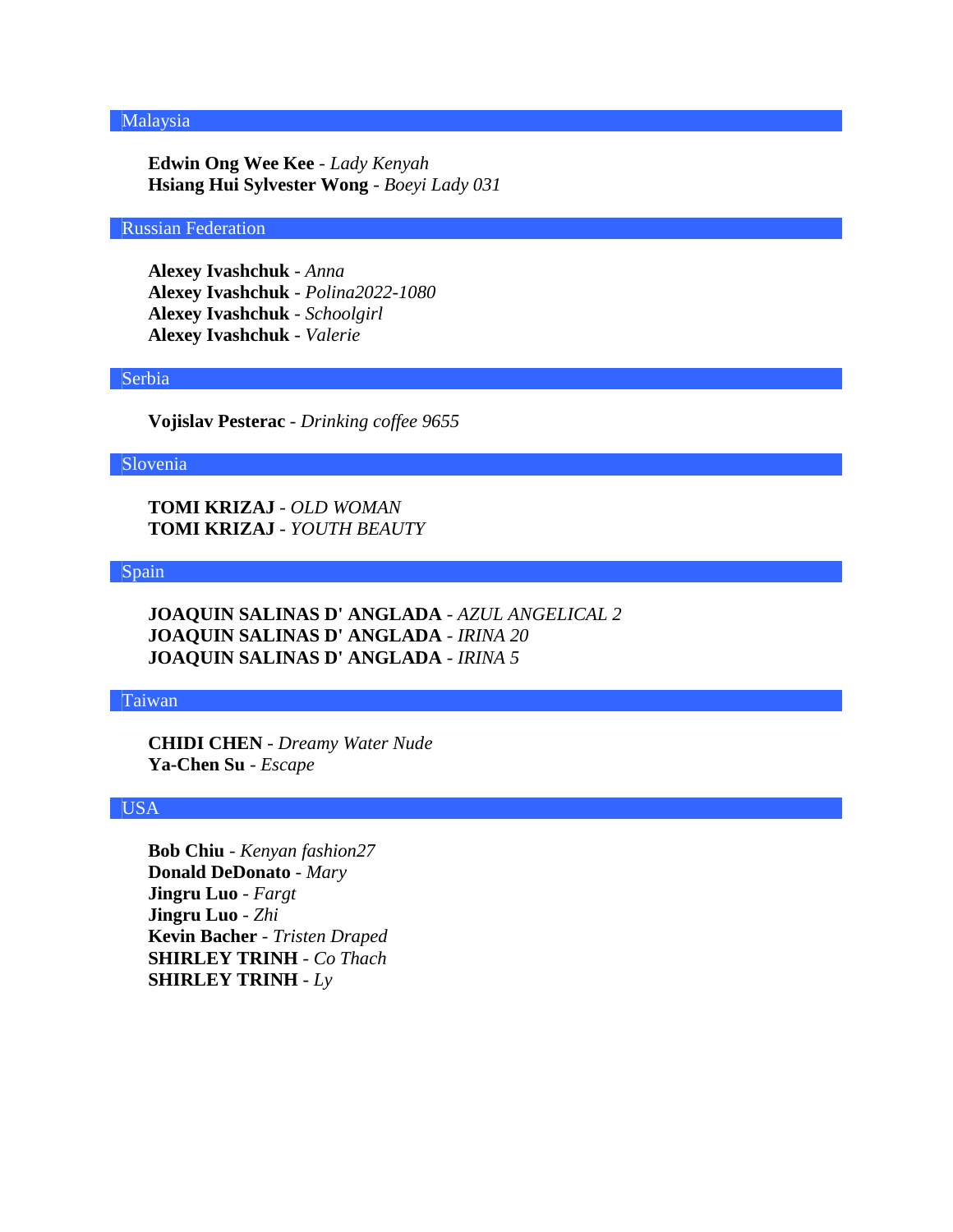7<sup>th</sup> Circular Exhibition of Photography

# **"DPW FOUR COUNTRY CIRCUIT 2022"**

**Salon Serbia**

**PSA** 2022-225

### **Accepted** Theme **C) Open Color**

# Argentina

**Hector Rabinovich** - *contando monedas* **Hector Rabinovich** - *linyera ene Delhinto*

# Australia

**Kerrie Gerlach** - *Rural Sunrise* **Rob Oyston** - *Breakwater Surge* **Rob Oyston** - *Explosion*

## Belgium

**Francis Nicoll** - *Linda singing 2* **Gerard Verbecelte** - *Environmental adaptation* **Gerard Verbecelte** - *Matching* **Gerard Verbecelte** - *Mineral and vegetal* **Jean-Pierre Defraigne** - *La couverture rouge* **Jean-Pierre Defraigne** - *Samuel* **Leo Vangrieken** - *Blauwe dame* **Leo Vangrieken** - *Clown* **Lydia Horemans** - *Aventura Mol*

# Canada

**Danlei Ye** - *Fun in childhood15* **Kathryn Delany** - *Wingtip On Water*

## China

**Changren Yu** - *Sunset* **Changren Yu** - *Varnish* **Chao Gong** - *Sempoma* **Dengrong Gan** - *Mariculture* **Dongfeng Hu** - *Easeful* **Guizhong Guo** - *Over the horizon* **Guomei Yang** - *Bird tree at a low ebb* **Guomei Yang** - *Warm home*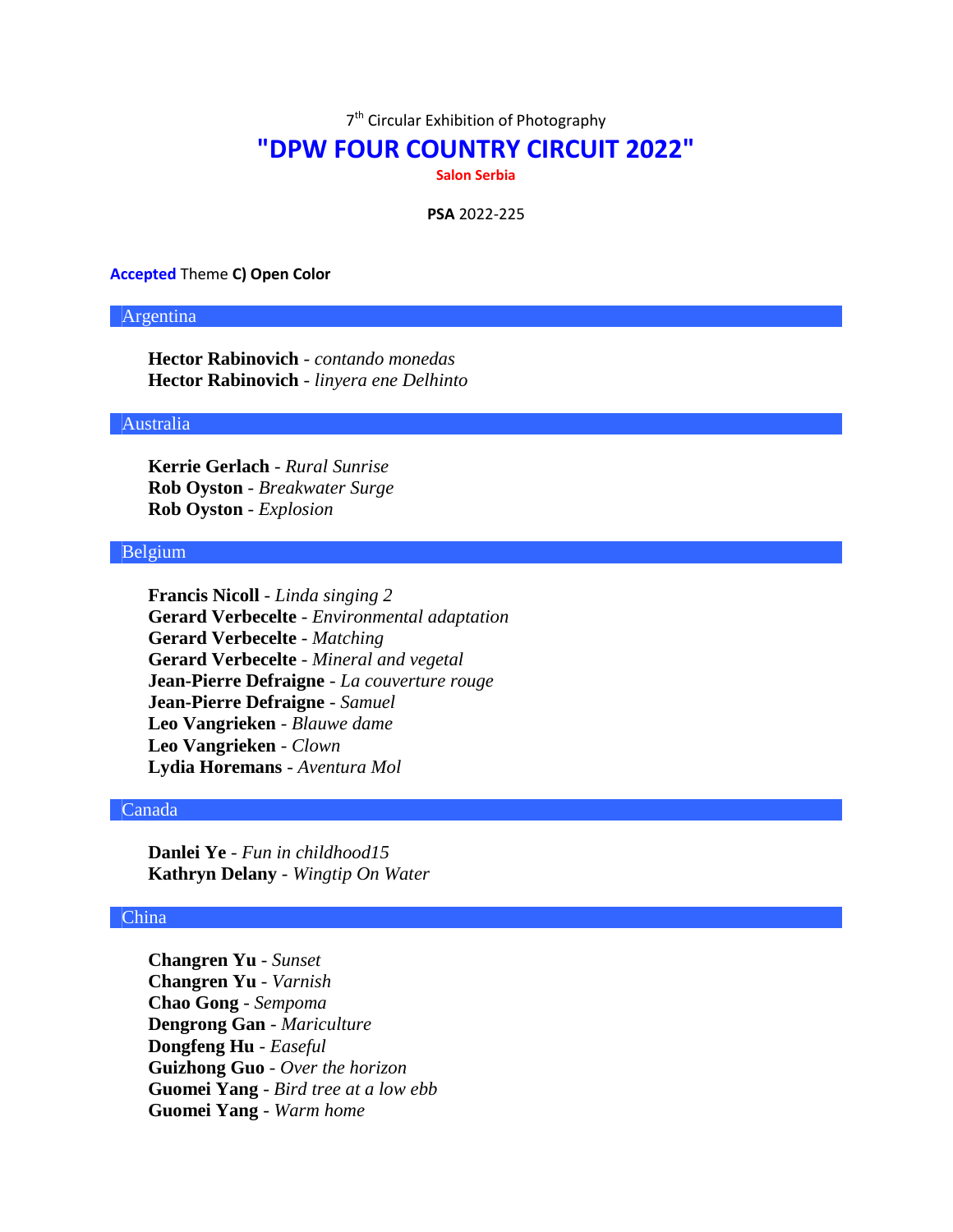**Hanxin Li** - *Bumper harvest in sight* **Jiangchuan Tong** - *Red silk dance* **Jiangchuan Tong** - *The king of chicken* **Jiangling Wen** - *Play* **Jiangling Wen** - *Savoring* **Jianjun Huang** - *Fruitful results* **Jie Zhang** - *oxygen* **Jie Zhang** - *painting* **Jie Zhang** - *play chess* **Jingheng He** - *butterfly* **Jinli Zhao** - *Singing beneath pagodas* **Jurong Yu** - *Dance to Iight 1* **Jurong Yu** - *Take snow travel* **Langhua Tong** - *Toast* **Li Cui** - *ice river in snow mountain* **Liangping Qiu** - *Dinner* **Liangping Qiu** - *Princess Anna* **Limin Wang** - *Close to Wetland* **Min Li** - *African elephant 4* **Min Li** - *Mysterious Northern Lights6* **Ming Liu** - *Grey mountains at setting sun* **PU JIE** - *Chinese bride* **PU JIE** - *sisters* **Quan Zou** - *Draw a face* **Quan Zou** - *rainy day* **Rong Jiang** - *Being alone* **Rong Jiang** - *Immersed in games* **Rong Jiang** - *Old tea house* **Shaoning Liu** - *Whisper* **Shuzhou Zhang** - *Make way* **Shuzhou Zhang** - *Viewing platform* **Xianyong He** - *love of mother* **Xiaofan Yang** - *bright eyes* **Xiaofan Yang** - *Tomato girl* **Xiaofan Yang** - *with you* **Xiaoping Xiang** - *sleeping baby 1* **Xiaoping Xiang** - *sleeping baby 2* **Xiaoping Xiang** - *sleeping baby 3* **Xin Wang** - *Gold dragon* **Xin Wang** - *Satori* **Xinglong He** - *Beijing Opera girl* **Xinglong He** - *girl in makeup* **Xinglong He** - *girl with butterflies* **Xiongbin Zuo** - *little panda* **Xiongbin Zuo** - *new life* **Xiongbin Zuo** - *sleeping in flowers* **Yang Li** - *hope*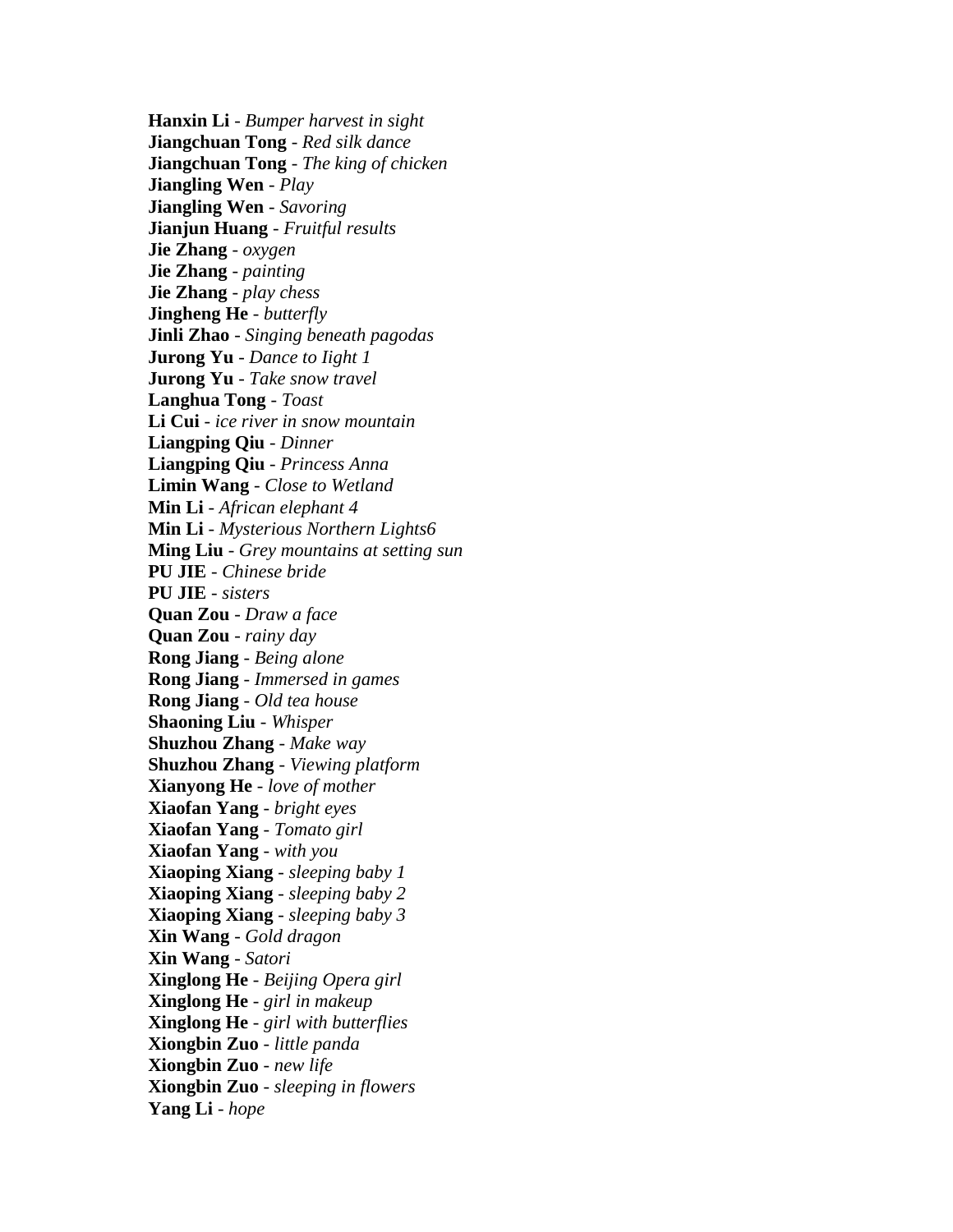**Yang Li** - *inverted reflection* **Yang Li** - *pregnant woman* **Yaping Ma** - *Yi elders* **Yichi Wang** - *Have deep feelings* **Yichi Wang** - *Movies in the countryside* **Yiliang Yang** - *Man on the horse back 1* **Yongjiang Zhang** - *Riding horse with whip* **Yonglin Sun** - *Race the sun* **Yongquan Cao** - *Play Waist Drum 6* **Yunfeng Zhang** - *Classical beauty* **Yunfeng Zhang** - *girl with blue hat* **Yunfeng Zhang** - *Red fruit* **Yunfeng Zhang** - *white yarn skirt* **Zaijian Dong** - *dog and child* **Zaijian Dong** - *eager eyes* **Zhenyang Mei** - *Salt harvest*

## Cyprus

**GEORGE YIALLOURIS** - *DIVA ELEFTHERIA THEATER 16* **GEORGE YIALLOURIS** - *PRAY DERVISE* **Thanasis Hadjipavlou** - *Dynamic lady* **Thanasis Hadjipavlou** - *Flawless curves*

#### England

**Charles Ashton** - *The Forge* **Charles Ashton** - *The Office* **Chris Whitty** - *Playing to the moon 2* **jennifer margaret webster** - *Respect*

## Finland

**Juha Jokinen** - *Druid and Fox* **Juha Jokinen** - *Poetry* **Timo Valpasvuo** - *IGOR*

#### France

**Christian Mangeot** - *One Word Trade Center, New York* **Christian Mangeot** - *Palais des papes, Avignon-1* **JACKY DUMANGIN** - *MARCHE SAINTE LUCIE*

# **Germany**

**Manfred Kluger** - *golden girl-1* **Mona Moraht** - *Manarola*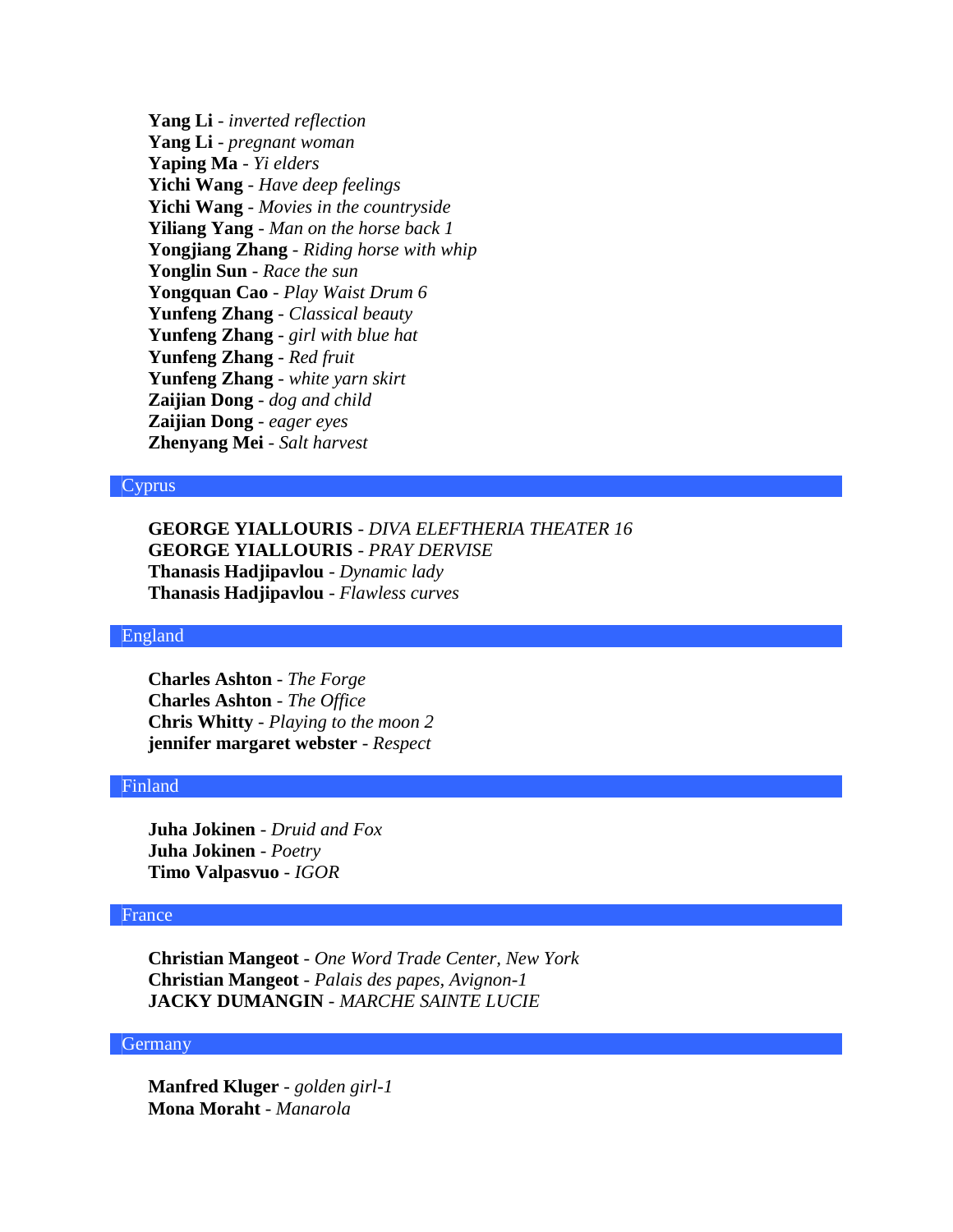#### **Mona Moraht** - *togetherness*

## Hong Kong

**Arnaldo Paulo Che** - *Elephant fighting 1* **Arnaldo Paulo Che** - *Lantern Festival 7* **Arnaldo Paulo Che** - *Temple Festival 1* **Ching Ching Chan** - *Chaos Family* **Ching Ching Chan** - *Charm Of Farming* **Ching Ching Chan** - *Look After 003* **DIANA CHAN** - *Aurora over Waterfall* **DIANA CHAN** - *Rowing in water flower* **DIANA CHAN** - *The Heart Road* **VOON WAH WONG** - *Bangladeshi 12* **VOON WAH WONG** - *Bangladeshi 29* **VOON WAH WONG** - *Fairy in the water 07*

## Hungary

**Zoltan Lokos** - *Shopwindow 1*

#### India

**Narendra Kumar Pandey** - *SHOPKEEPER 1* **santosh bade** - *life in pieces*

## Indonesia

**ajar setiadi** - *Fire his cigarrete 5775* **ajar setiadi** - *Pose black balerina 1522* **ajar setiadi** - *The Red Girl 9833* **Anges van der Logt** - *Rasta on Gunung Kidul beach* **Anges van der Logt** - *Walking the dog* **Jioe kian min** - *jumping*

#### Iran

**Arlen Keshishian** - *Bloomer* **Hossein Zare** - *Fallen* **Hossein Zare** - *Life* **Hossein Zare** - *The Last Surviving* **Kiarang Alaei** - *the Stroller* **Kiarang Alaei** - *the Wind rises* **Mirali Parandak** - *Bahar* **Mirali Parandak** - *Eye Evolution* **Mirali Parandak** - *Old texture and geometric* **Mohammad Esteki** - *living in silence*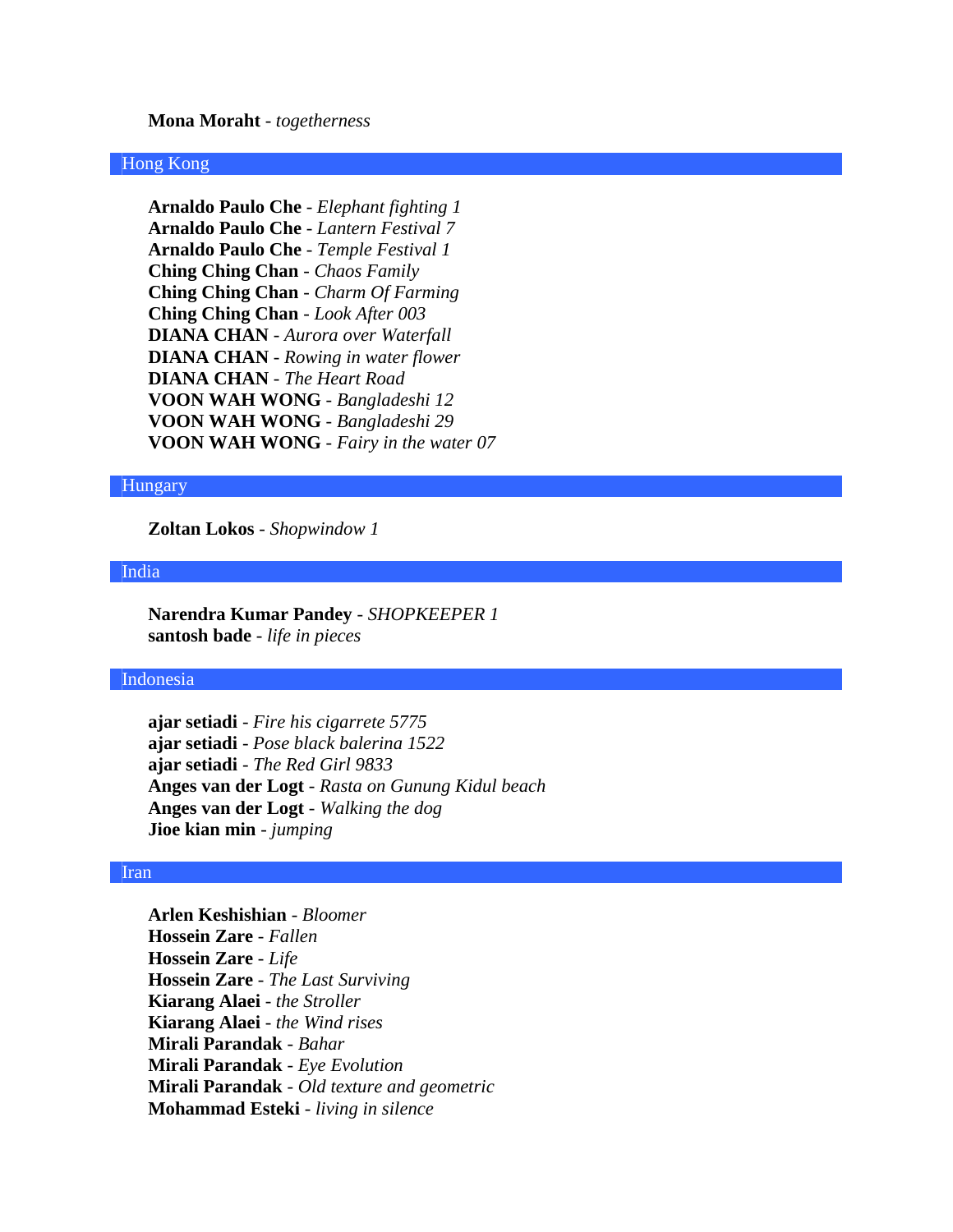**Mohammad Esteki** - *margaret* **Mohammad Esteki** - *move* **Mohammad Esteki** - *simple life* **Seyed Reza Javadi** - *mirror*

#### Ireland

**Ivy Cecez** - *Dorna vest* **Ivy Cecez** - *Harp player* **Ivy Cecez** - *Oyster light*

#### Italy

**Massimiliano Falsetto** - *Bianca* **Massimiliano Falsetto** - *Little butterfly* **Vincenzo Di Panfilo** - *Young passenger*

## Qatar

**Ahmed Mohamed Hassan** - *Old Wall*

#### Romania

**Ovi D Pop** - *The Seasons`s Labyrinth* **Sarb Vasile** - *People with hay 2*

## Russian Federation

**Alexey Ivashchuk** - *Ekaterina -1080* **Alexey Ivashchuk** - *Elena I* **Alexey Ivashchuk** - *Lera in the hat* **Alexey Ivashchuk** - *Redhead Annie*

## Serbia

**Borislav Milovanovic** - *Hanzhong 01834* **Vojislav Pesterac** - *Bane 7562* **Vojislav Pesterac** - *Kotor 004*

# Singapore

**Lee Eng Tan** - *Eagle Hunter 23*

## Slovenia

**TOMI KRIZAJ** - *ISLAND WITH CHURCH*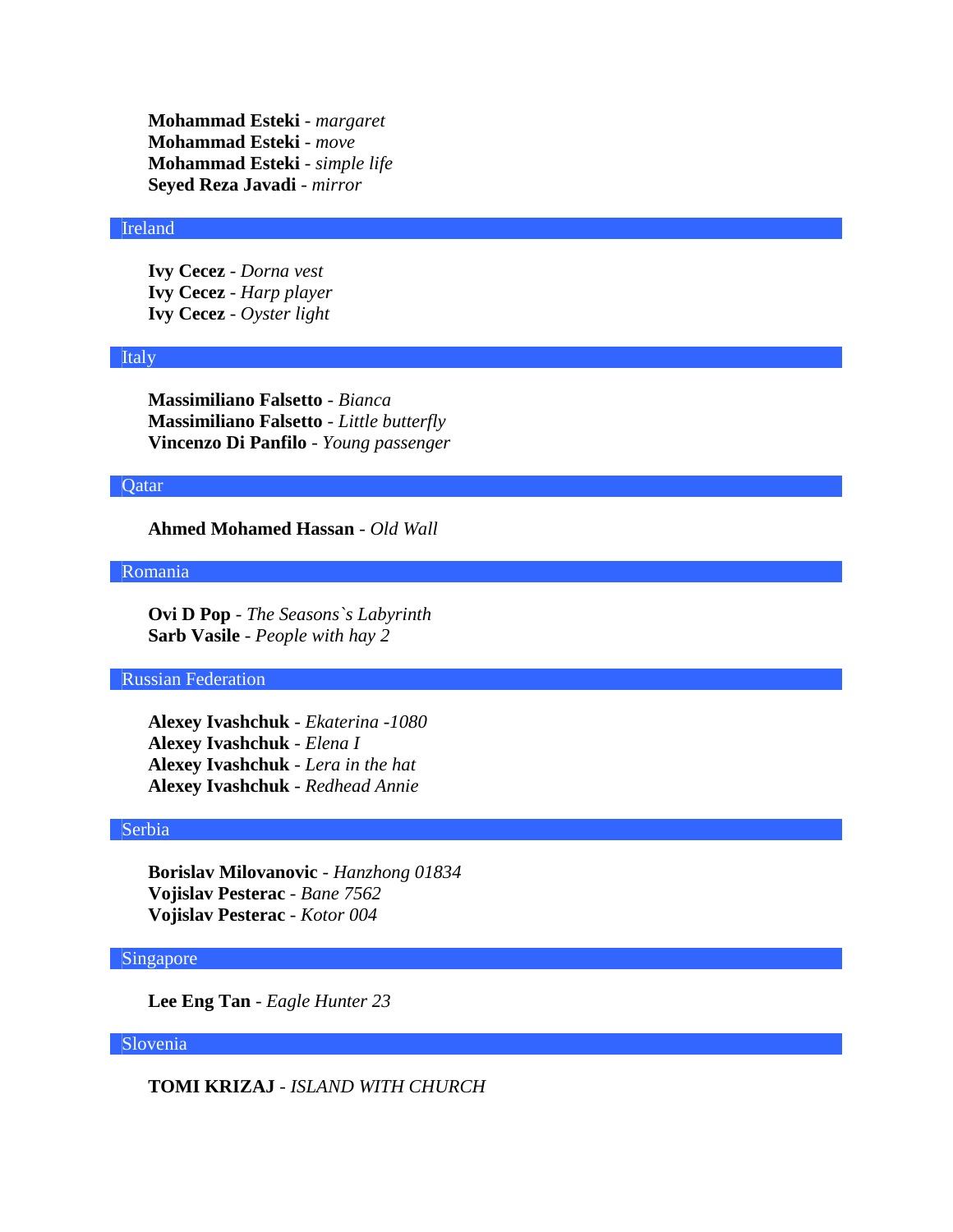**JOAQUIN SALINAS D' ANGLADA** - *NUNCA DEJES DE MIRARME 5* **JOAQUIN SALINAS D' ANGLADA** - *RESPLANDOR EN LA BAHIA* **Manel Puigcerver** - *Her lines* **Manel Puigcerver** - *I want to break free*

# Taiwan

**CHIDI CHEN** - *Bamboo Weaving Flower Lady* **Ya-Chen Su** - *Dance with powder* **Ya-Chen Su** - *Waiting for your coming*

#### USA

**Bob Chiu** - *The lion king17* **Donald DeDonato** - *View From Kinzie Street Bridge* **Donna Hom** - *Sunset in Yosemite* **Jie Fischer** - *Animal portraits1* **Jie Fischer** - *Having fun in water22* **Jie Fischer** - *The frozen world8* **Jingru Luo** - *ylhf* **Kevin Bacher** - *Fire and Ice* **Kevin Bacher** - *Winthrop Glacier* **Lillian Roberts** - *WF Bee-Eater 3 Males on Perch*

7<sup>th</sup> Circular Exhibition of Photography

# **"DPW FOUR COUNTRY CIRCUIT 2022"**

**Salon Serbia**

**PSA** 2022-225

**Accepted** Theme **D) Open Monochrome**

Argentina

**Hector Rabinovich** - *cafetín* **Hector Rabinovich** - *fumando un pucho* **Hector Rabinovich** - *hombre sonriente*

## Australia

**Kerrie Gerlach** - *Mel*

Bangladesh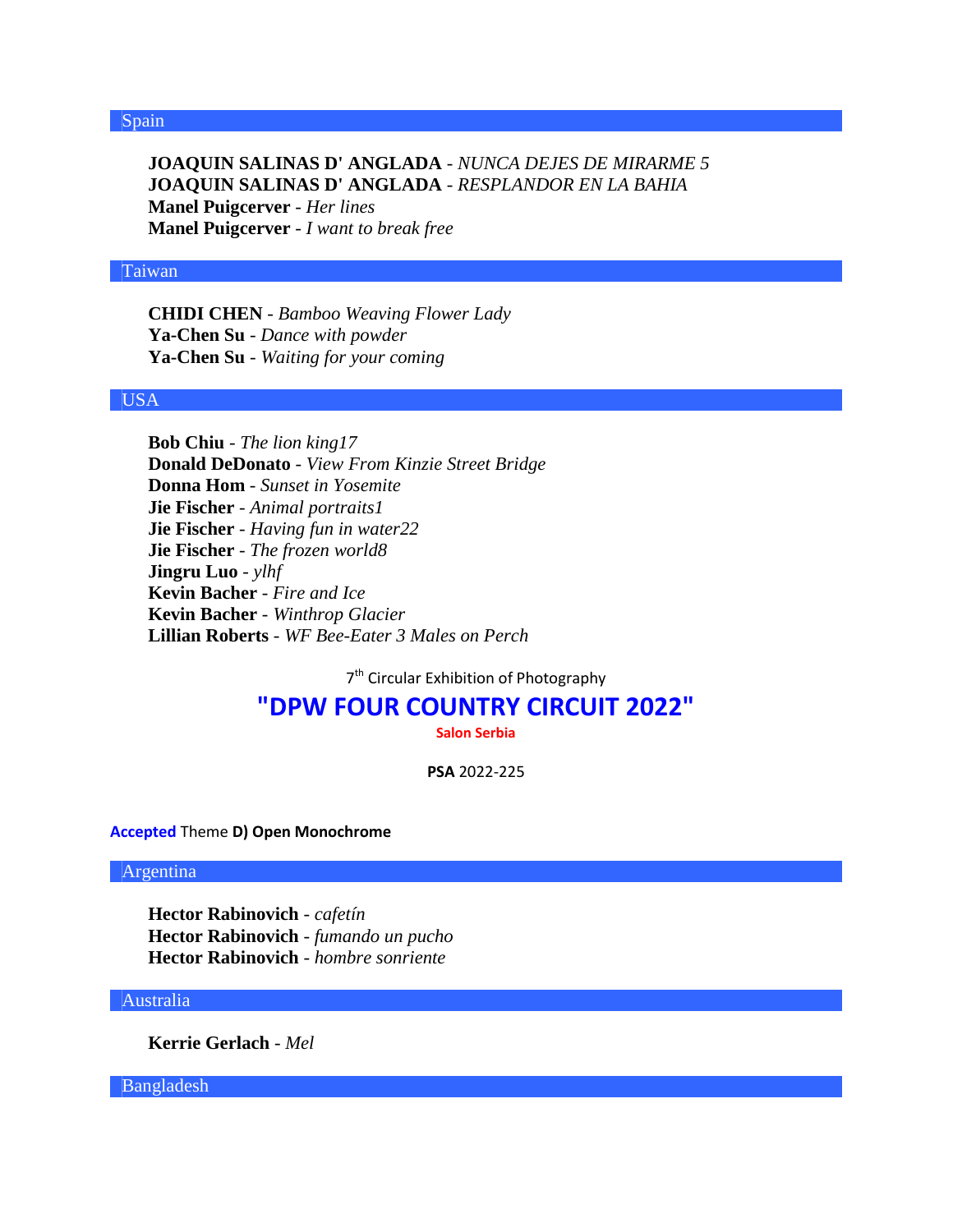#### **Sikder Ahmed** - *Playing together*

#### Belgium

**Gerard Verbecelte** - *Along the channel* **Gerard Verbecelte** - *Quiet morning* **Gerard Verbecelte** - *Standing in the fog* **Jean-Pierre Defraigne** - *Des pas vers la science* **Jean-Pierre Defraigne** - *La passante des Guillemins* **Leo Vangrieken** - *Roker* **Leo Vangrieken** - *Twee slapers* **Leo Vangrieken** - *Vincent*

## Canada

**Francis King** - *Ouch* **Harvey Rogers** - *Casa Loma Tea Room* **Harvey Rogers** - *Robert's Smile* **Kathryn Delany** - *Zebra Companions* **Nick Delany** - *Vestrahorn in Winter*

#### China

**Changren Yu** - *Misty rain in ancient village* **Dongdong Xu** - *watching you* **Dongfeng Hu** - *Fly to the air* **Fang Liu** - *Another side* **Gaochao Hong** - *Nurse* **Guizhong Guo** - *Convert of soul* **Hanxin Li** - *Exotic charm* **Hanxin Li** - *Peacock love* **Hanxin Li** - *Starry sky over Miao village* **Jiangchuan Tong** - *Festival Kazakh* **Jiangling Wen** - *Look forward* **Jiangling Wen** - *Twins* **Jianjun Huang** - *Facial Masks* **Jie Zhang** - *unhappy boy* **Jingheng He** - *beard of dad* **Jingheng He** - *Riding on my father shoulder* **Jurong Yu** - *Life in Daliangshan 19* **Jurong Yu** - *Life in Daliangshan 3* **Kebin Li** - *Swordsman dream* **Liangping Qiu** - *in the morning* **Liangping Qiu** - *Portrait of Princess Anna* **Limin Wang** - *gaze* **Min Li** - *Believers in the Rock Church59* **Min Li** - *Family of Polar Bears 5*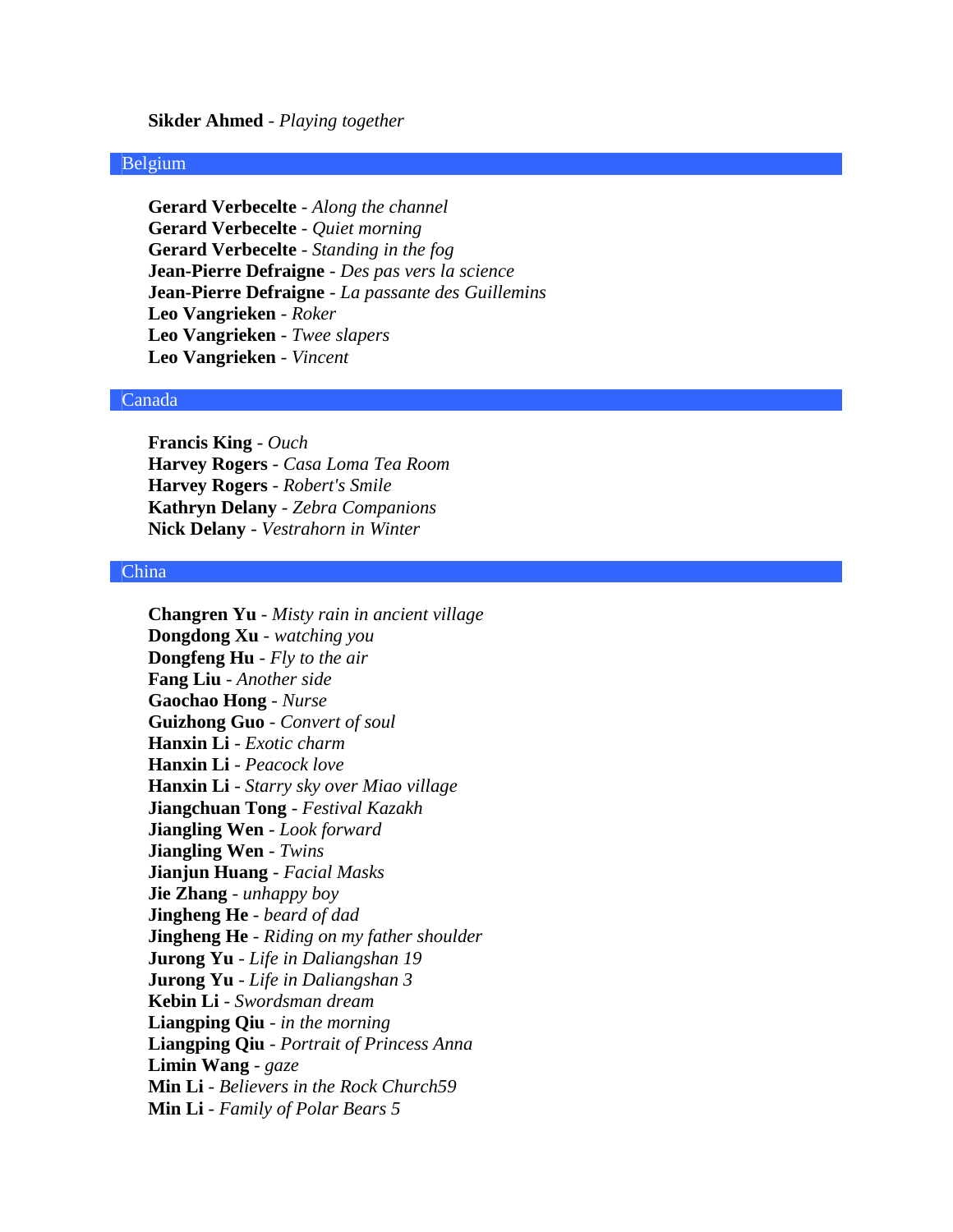**Min Li** - *Natural World 14* **Ming Liu** - *Lift the hope* **Ming Liu** - *Waiting* **PU JIE** - *New family member* **PU JIE** - *on father's hand* **Quan Zou** - *brothers* **Quan Zou** - *Hush* **Quan Zou** - *little fish* **Que Tan** - *Horses* **Shihai Shao** - *Celebration 3* **Shuzhou Zhang** - *At the race course 7* **Shuzhou Zhang** - *Mongolian costumes 1* **Xianyong He** - *deep love* **Xianyong He** - *Family portrait* **Xianyong He** - *Painted skin* **Xianyong He** - *pregnant mother* **Xiaofan Yang** - *experimentalize* **Xiaofan Yang** - *Funny Things in Childhood* **Xiaofan Yang** - *Peep* **Xiaofan Yang** - *sisters and kitten* **Xiaoping Chen** - *Row a Boat* **Xiaoping Xiang** - *Strong forearms* **Xin Wang** - *Depend* **Xinglong He** - *girl* **Xinglong He** - *lady* **Xinglong He** - *raining* **Xinglong He** - *sisters together* **Yang Li** - *curve of body* **Yang Li** - *pregnancy* **Yaping Ma** - *Foggy dawn* **Yaping Ma** - *Think of* **Yichi Wang** - *Rhythm 2* **Yiliang Yang** - *Focus on* **Yunfeng Zhang** - *Branch crown* **Yunfeng Zhang** - *my angle* **Yunfeng Zhang** - *playing water* **Zaijian Dong** - *waiting* **Zhenyang Mei** - *Elements of life* **Zuping Zhang** - *Verve*

## **Cyprus**

**GEORGE YIALLOURIS** - *TAYA 03* **Thanasis Hadjipavlou** - *A lady who dazzles* **Thanasis Hadjipavlou** - *Free spirited* **Thanasis Hadjipavlou** - *Passionate with art*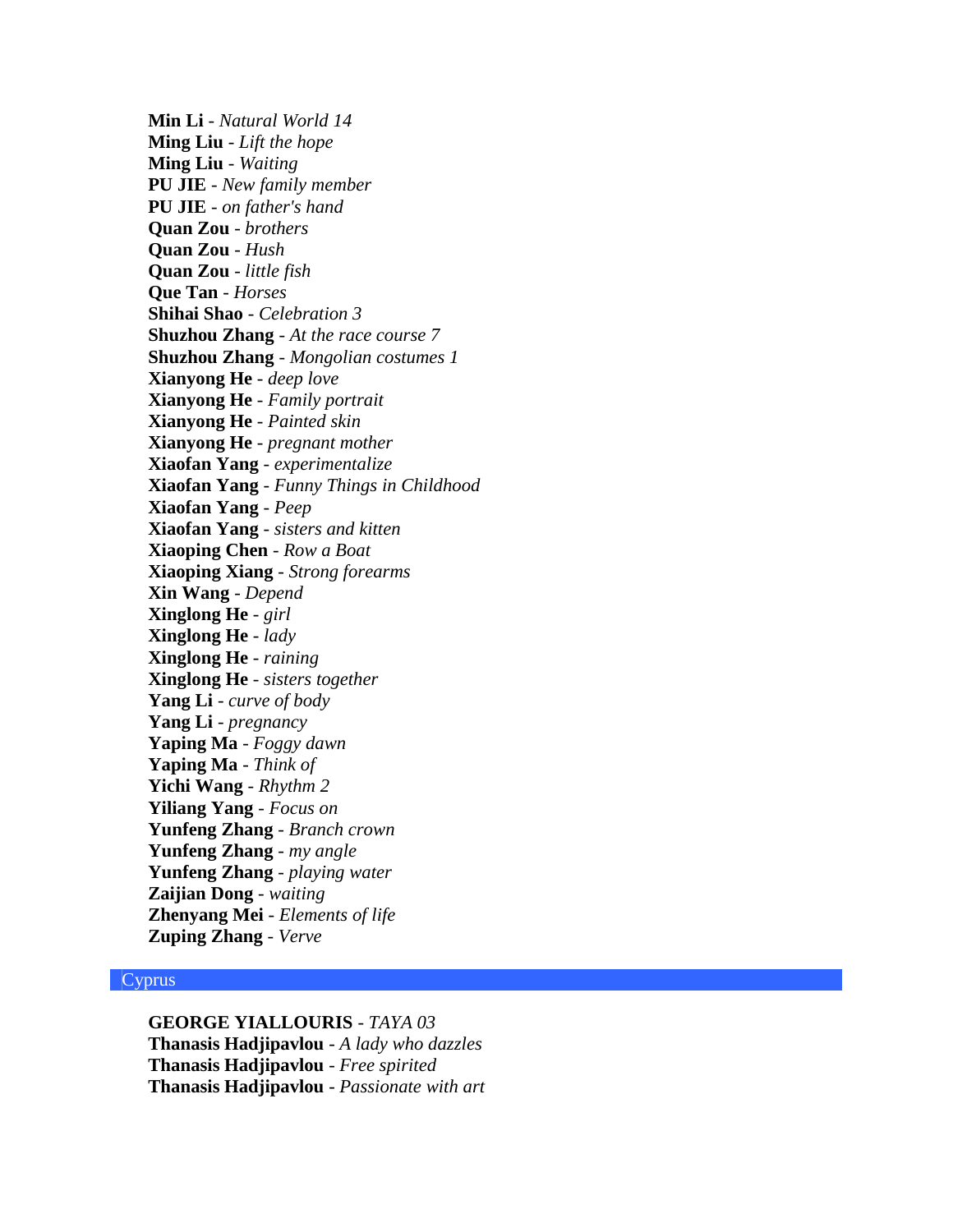# Denmark

**Thomas A. Christensen** - *Fingertips-2*

## England

**Chris Whitty** - *Mel and recorder 27 mono* **jennifer margaret webster** - *Splitz Elegance*

#### Finland

**Juha Jokinen** - *Drops 5* **Leena-Maija Lindqvist** - *Behind the hat* **Leena-Maija Lindqvist** - *Heli*

#### France

**Christian Mangeot** - *Olivia III* **Christian Mangeot** - *SW Exhibition*

# Hong Kong

**Arnaldo Paulo Che** - *Charging 25* **Arnaldo Paulo Che** - *Let me go 3* **Arnaldo Paulo Che** - *My younger brother 8* **Chi Fun Fanny Ng** - *Church of the Good Shepherd* **Ching Ching Chan** - *Blinded* **Ching Ching Chan** - *Hidden 03* **Ching Ching Chan** - *With Hope* **DIANA CHAN** - *Diligent worker* **VOON WAH WONG** - *Buddhist Festival 15* **VOON WAH WONG** - *feeding cuckoo birds*

## India

**Narendra Kumar Pandey** - *BACK TO HOME 1* **santosh bade** - *back2back* **santosh bade** - *deep thinker*

## Indonesia

**ajar setiadi** - *Learning Cogklak 0881* **ajar setiadi** - *Levitation 7832* **ajar setiadi** - *The Blue Balerina1467* **Jioe kian min** - *smile 01*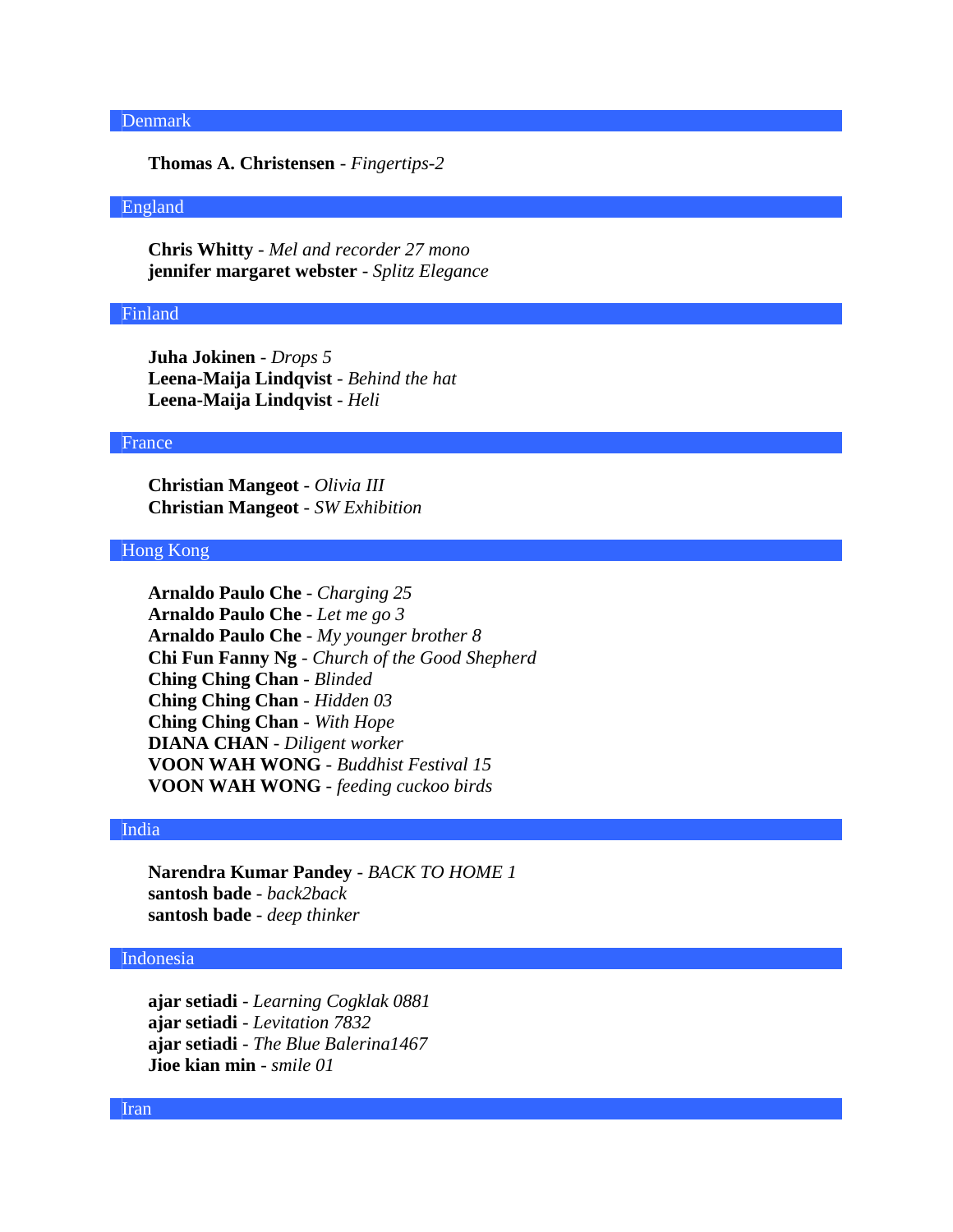**Abbas Haji Hosain Kalantar** - *line* **Abbas Haji Hosain Kalantar** - *night desert* **Abbas Haji Hosain Kalantar** - *sun desert* **Arlen Keshishian** - *Line up* **Arlen Keshishian** - *merge of sadness* **Hossein Zare** - *Protector* **Hossein Zare** - *Wrong Way* **Kiarang Alaei** - *loyalty* **Kiarang Alaei** - *the Alley* **Kiarang Alaei** - *the Mother* **Mirali Parandak** - *Half shadow* **Mohammad Esteki** - *beutiful eyes* **Mohammad Esteki** - *Old history*

#### Ireland

**Aleksandar Sasic** - *May S* **Ivy Cecez** - *Dorina look*

#### Italy

**ivana sancandi** - *Holding hands* **ivana sancandi** - *Path home* **ivana sancandi** - *Ty Tao* **Massimiliano Falsetto** - *she excluded* **Vincenzo Di Panfilo** - *Mio fratello*

#### Malaysia

**Edwin Ong Wee Kee** - *Lawas Buffalo* **Edwin Ong Wee Kee** - *Sibu lions* **Edwin Ong Wee Kee** - *Sibu Tailor*

#### Romania

**Ovi D Pop** - *Locked* **Ovi D Pop** - *Served* **Ovi D Pop** - *Show must go on and on* **Ovi D Pop** - *Waiting for the night boat* **Sarb Vasile** - *Sympathy*

## Russian Federation

**Alexey Ivashchuk** - *Ania\_2012 -1920* **Alexey Ivashchuk** - *Helen\_BW - 1920* **Alexey Ivashchuk** - *Julia -1080*